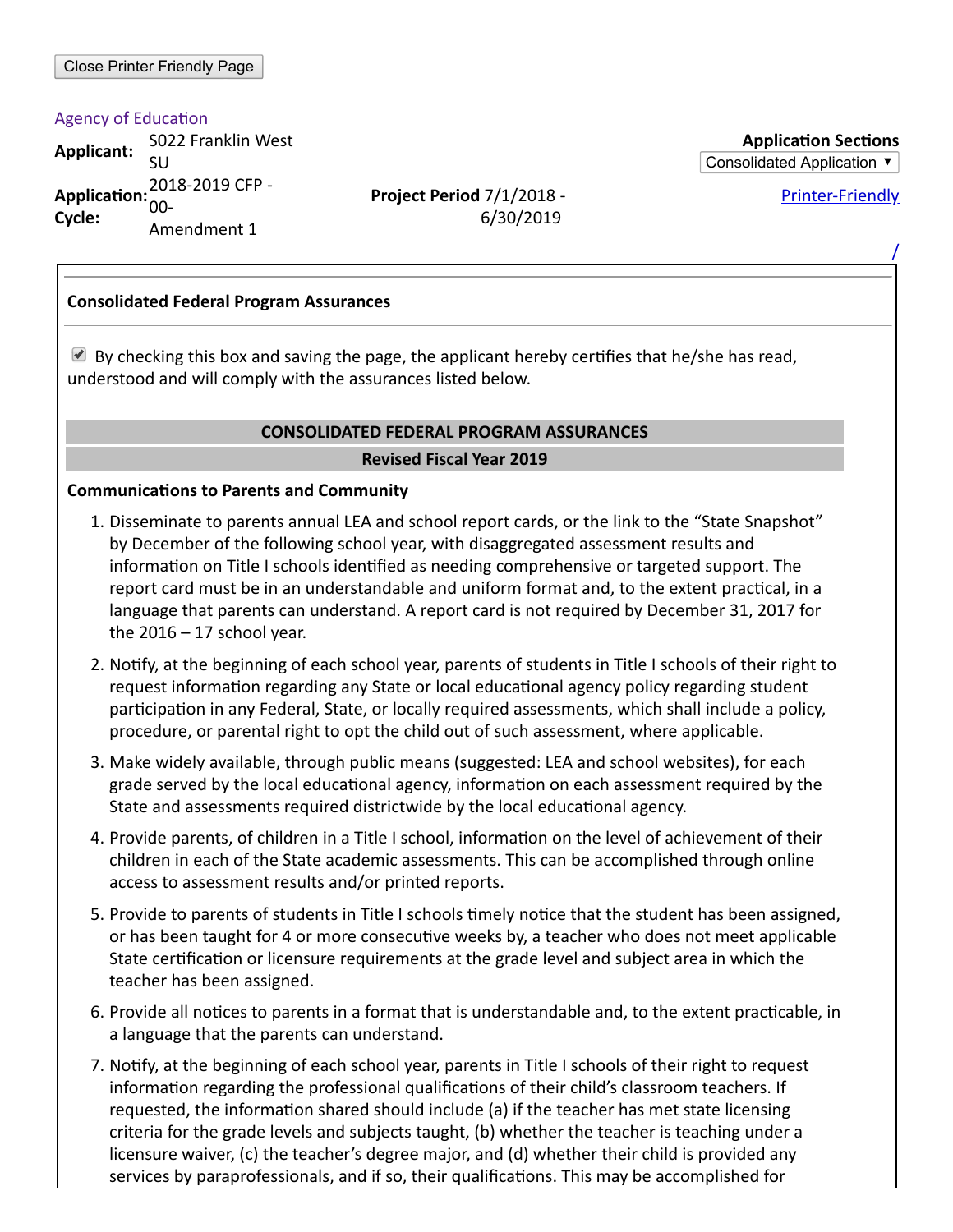educators by providing parents with access to the "Look Up an Educator" database on the AOE website.

# **Parent & Family Engagement**

- 1. Involve parents in the development of the Consolidated Federal Programs (CFP) application, including asking for input relative to Title I, Title IIA, Title IIIA and Title IVA.
- 2. Develop a written parent and family engagement involvement policy for the LEA and each Title I school. This policy will be developed jointly with, agreed upon with, and distributed to, parents and family members of participating children. The policy shall be incorporated into the local educational agency's plan and describe the agency's expectations for parent and family involvement. Title I schools are also required to have a Parent-School Compact.
- 3. Involve parents and family members of children receiving services under Title I in the decisions regarding how funds reserved under the Parent & Family Engagement set-aside are used.
- 4. Submit, if the LEA CFP plan is unsatisfactory to any parents, the parents' comments when the LEA submits its application to the State.

## **Continuous Improvement and Comprehensive Needs Assessment**

1. Conduct a comprehensive needs assessment for the LEA and for each school that informs decisions regarding professional learning, continuous improvement plans for comprehensive and targeted support schools, support for homeless youth, the development of Schoolwide Program plans, and the use of Title IV, Part A funds.

# **Professional Learning**

1. Conduct a periodic needs assessment that includes local needs for professional learning and hiring taking into account the activities that are needed to (1) give teachers the means (including subject matter knowledge, teaching, and technology skills) to provide students with the opportunity to meet challenging state and local student academic achievement standards, (2) give principals the instructional leadership skills to help teachers to provide students with the opportunity to meet challenging state and local student academic achievement standards, (3) Provide low-income and minority students greater access to effective teachers, principals and other school leaders.

In conducting the needs assessment, consider information such as:

- a. student achievement data;
- b. information about numbers of teachers who lack full teacher licensure;
- c. projections of teacher supply in critical areas;
- d. student enrollment data;
- e. information on evidence-based research on proposed programs and strategies;
- f. educator evaluations; and
- g. any additional data sources as deemed necessary to fully understand the professional development and staffing needs of the system.
- 2. Align the professional learning provided to teachers and principals with challenging State academic content standards, student academic achievement standards, State assessments, and the curricula and programs tied to those standards.
- 3. Base professional learning activities on a review of evidence-based research that will have a substantial, measurable, and positive impact on student academic achievement, and will be used as part of a broader strategy to eliminate the achievement gap that separates the performance of low-income and minority students from other students.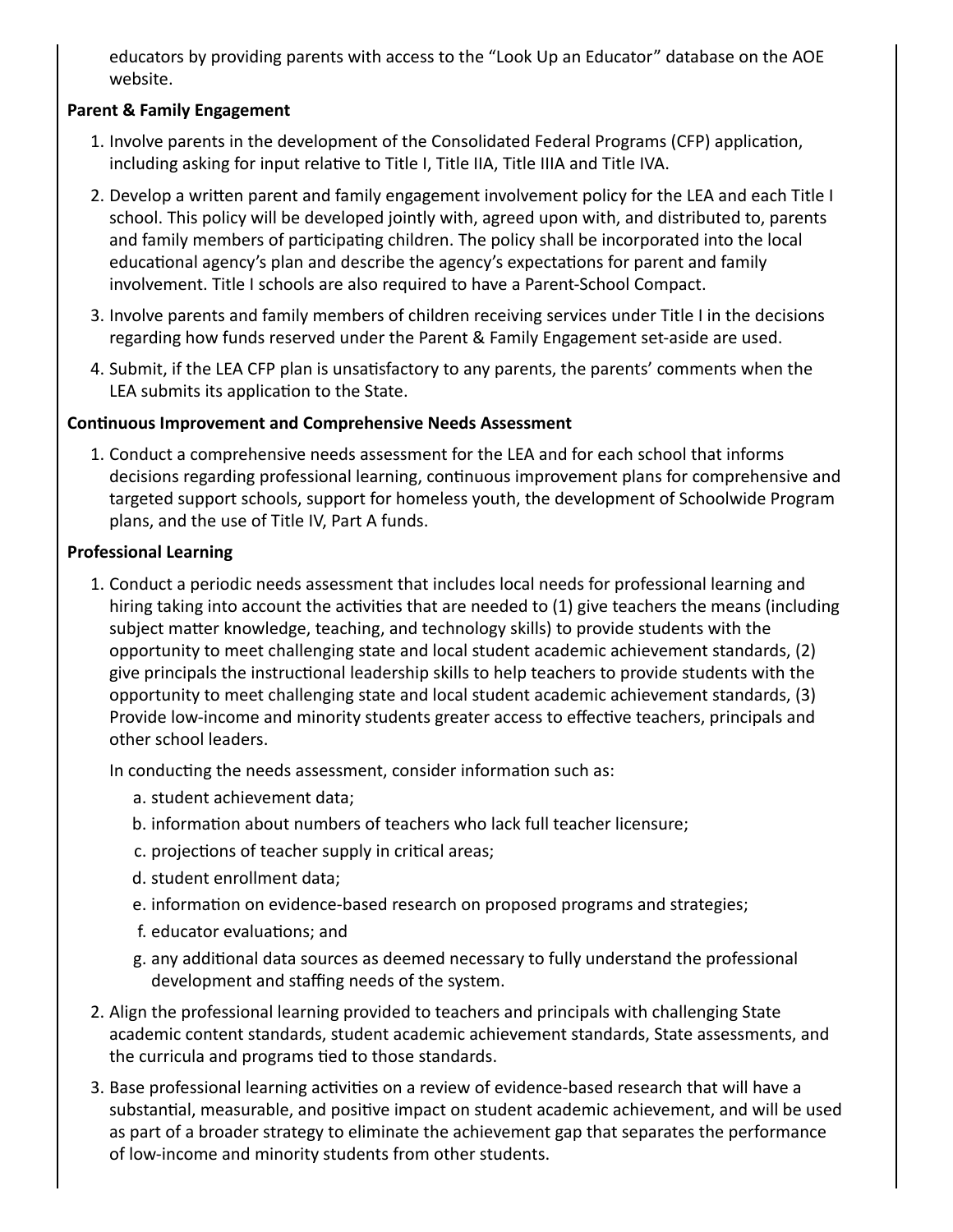- 4. Coordinate professional learning activities authorized under Title II, Part A with professional learning activities provided through other Federal, State, and local programs.
- 5. Ensure that the professional learning needs of teachers (including teacher mentors) and principals will be met with the LEA's Title II, Part A - Supporting Effective Instruction funds.
- 6. Provide professional learning and development to enable teachers to (1) address the learning needs of all students, including students with disabilities, English learners, and gifted students; (2) provide students with the opportunity to meet challenging state and local student academic achievement standards, (including subject matter knowledge, teaching, and technology skills; (3) involve parents in their child's education; and (4) understand and use data and assessments to improve student achievement and protect student privacy.
- 7. Ensure that the professional learning meets the **ESEA** definition of professional learning including activities that:
	- a. Are an integral part of school and local educational agency strategies for providing educators with the knowledge and skills necessary to enable students to succeed in a wellrounded education and to meet the challenging State academic standards;
	- b. Are sustained (not stand-alone, 1-day, or short term workshops), intensive, collaborative, job-embedded, data-driven, and classroom-focused in order to have a positive and lasting impact on classroom instruction and the teacher's performance in the classroom; and
	- c. Are an integral part of broad schoolwide and LEA-wide educational improvement plans; and as a whole, are no less than annually evaluated for their impact on increased teacher effectiveness and improved student academic achievement, and the findings of the evaluations are used to improve the quality of professional learning.

#### **Homeless Education**

- 1. Provide transportation to and from the school of origin for homeless students, if requested by the parent and is feasible and in the best interest of the child, so the child can continue his or her educational experience uninterrupted.
- 2. The LEA will adopt policies and practices to ensure that homeless students are not stigmatized or segregated on the basis of their status as homeless.
- 3. In accordance to the homeless student's best interest, the LEA must continue the student's education in the school of origin for the duration of homelessness:
	- a. In any case in which a family becomes homeless between academic years or during the academic year; or
	- b. For the remainder of the academic year, if the student becomes permanently housed during an academic year; or
	- c. Enroll the student in any public school that non-homeless students, who are living in the same attendance area as the homeless student, are eligible to attend.
- 4. In determining the best interest of the homeless student, the LEA must:
	- a. To the extent feasible, keep a homeless student in the school of origin, except when doing so is contrary to the wishes of the student's parent or guardian;
	- b. Provide a written explanation, including a statement of the right to appeal, to the student's parent or guardian, if the LEA sends such student to a school other than the school of origin or a school requested by the parent or guardian; and
	- c. In the case of an unaccompanied youth, ensure that the designated homeless liaison (see #7) assists in placement or enrollment decisions, considers the views of such unaccompanied youth, an provides notice to such youth of the right to appeal.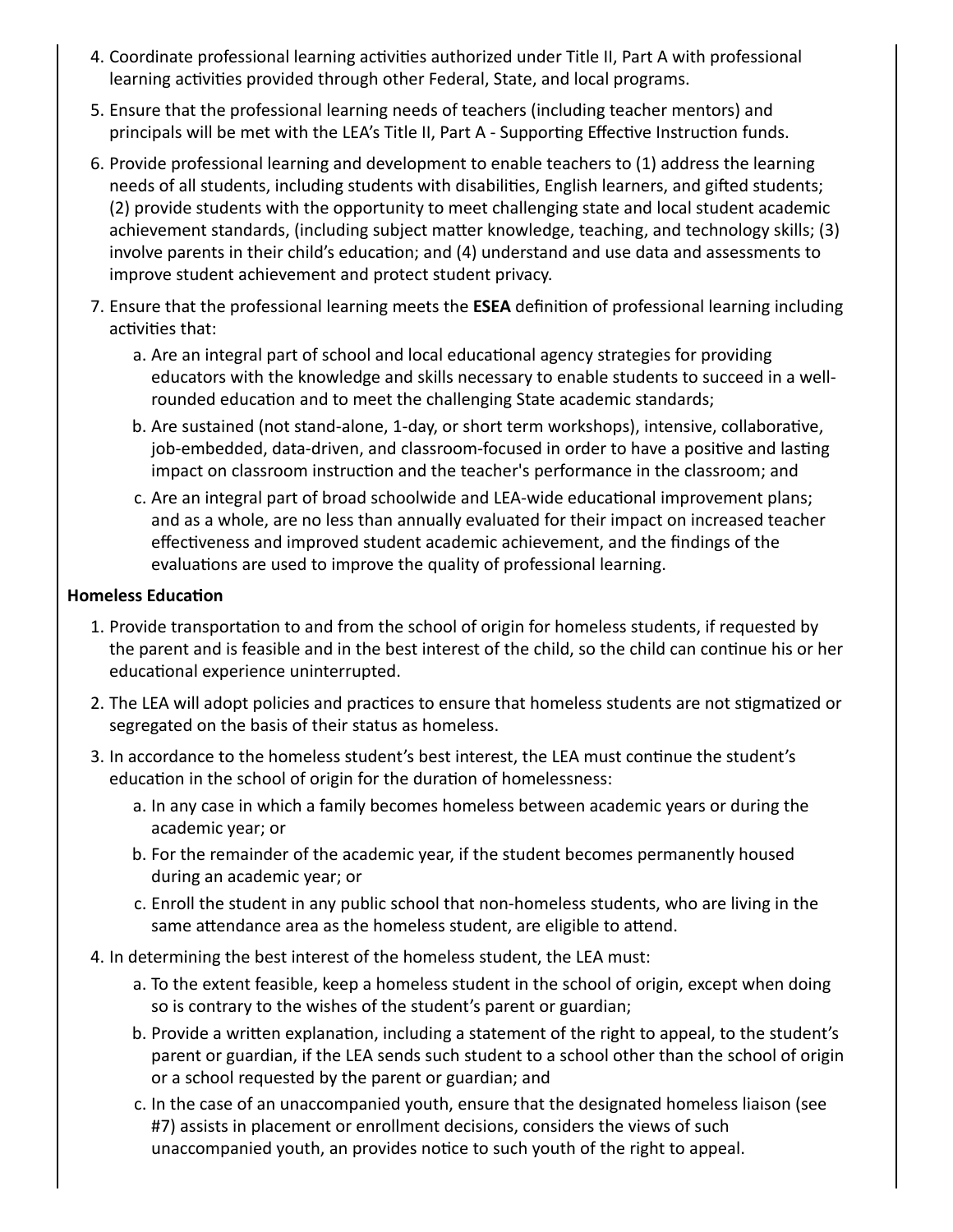- 5. If a dispute arises over school selection or enrollment in a school, the student shall be immediately admitted to the school in which enrollment is sought, pending resolution of the dispute.
- 6. The school selected shall immediately enroll the homeless student, even if the student is unable to produce records normally required for enrollment, such as previous academic records, medical records and proof of residency.
- 7. The LEA must adopt policies and practices to ensure that transportation is provided, at the request of the parent or guardian (or in the case of an unaccompanied youth, the liaison), to and from the school of origin until the student's family obtains permanent housing.
- 8. The LEA must designate a liaison for students experiencing homelessness, even if there are no students currently identified. The liaison must ensure that:
	- a. Homeless children and youths are identified by school personnel and through coordination activities with other entities and agencies;
	- b. Homeless students enroll in and have full and equal opportunity to succeed in school;
	- c. Homeless students and their families receive educational services for which they are eligible, including free meals, Title I, Part A services, public pre-school programs and/or Head Start; and referrals to health, housing, and other appropriate services;
	- d. Parents or guardians of homeless students are informed of the educational and related opportunities available to their children and are provided with meaningful opportunities to participate in the education of their children;
	- e. Public notice of the educational rights of homeless students is disseminated in schools and other places where homeless students and their families receive services;
	- f. Enrollment disputes are mediated;
	- g. The parent or guardian of a homeless student or any unaccompanied youth is fully informed of all transportation services including transportation to the school of origin, if that is the school placement;
	- h. School personnel providing services under McKinney-Vento receive professional development and other support; and
	- i. Unaccompanied youths are enrolled in school, have opportunities that are the same as other youth, and are informed of their status as independent students under the Higher Education Act, receive support to prepare for college and obtain assistance to receive verification for their FAFSA.

#### **Persistently Dangerous Schools**

1. Allow a student that attends a persistently dangerous school, as designated by the State, or who has been a victim of a violent criminal offense on the grounds of the public school the student attends, to transfer to a safe public school within the LEA.

## **Consultation**

- 1. Provide for systematic consultation with parents of elementary and secondary school children, teachers and administrators, and other groups such as librarians, school counselors and pupil services personnel, other school leaders, paraprofessionals (including organizations representing such individuals), specialized instructional support personnel, community partners, and other organizations or partners with relevant and demonstrated expertise in programs and activities in the planning, design and implementation of all activities and strategies described in the Consolidated Federal Programs application. A description of this process must be on file at the LEA office.
- 2. Consult with representatives of important stakeholder groups in the preparation and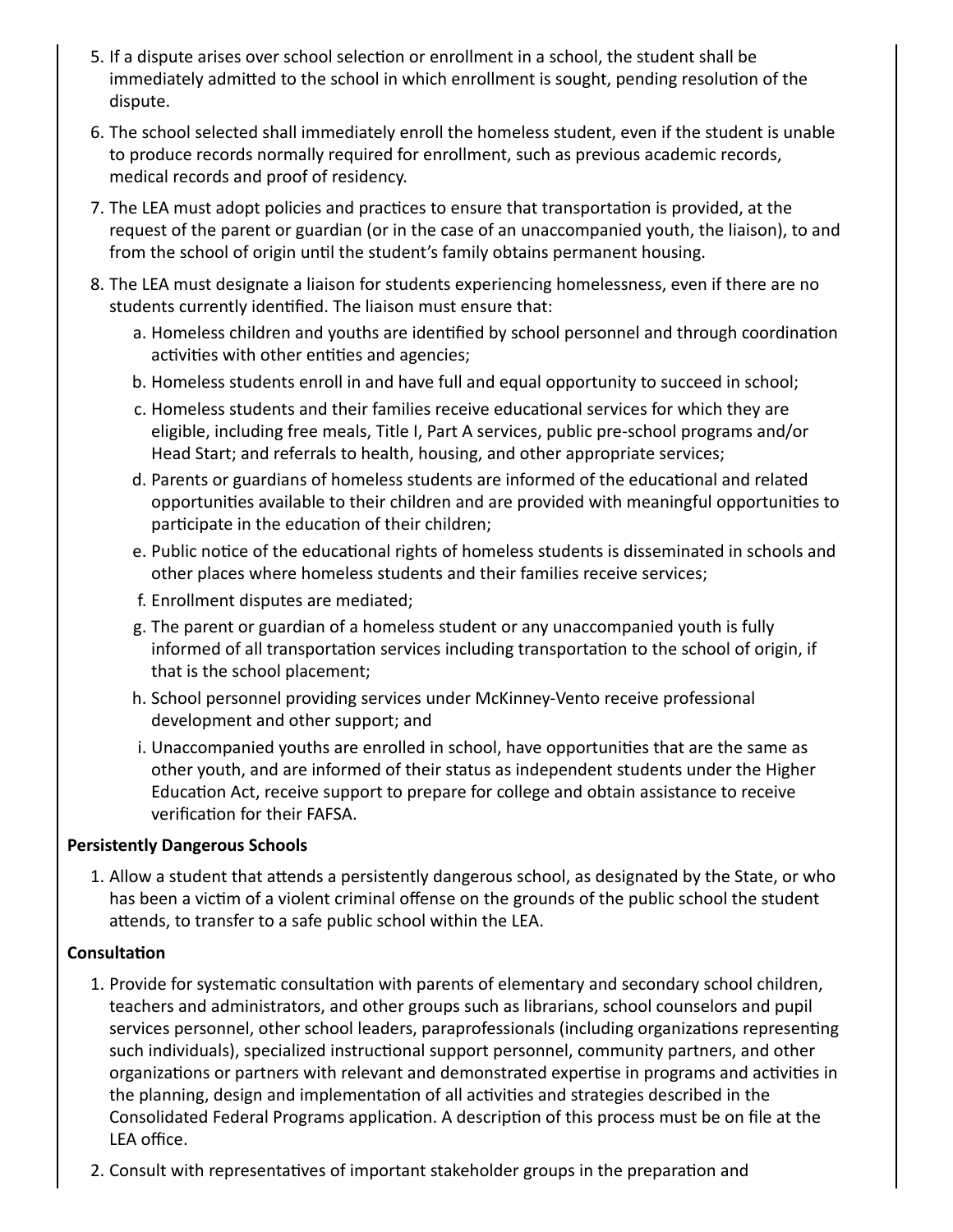implementation of the CFP application, including planning for professional learning. These groups include parents of children attending elementary and secondary schools in the LEA, teachers, administrators, independent school representatives and others.

## **English Learners**

- 1. Improve the education of English learners by assisting the children to learn English and meet the challenging State academic standards using effective approaches and methodologies.
- 2. Provide, through report to Vermont Agency of Education, such data as requested. Data includes but is not limited to; a description of the programs and activities conducted by the entity with funds received, proficiency status of English learners, and information on those exiting language instruction educational programs.
- 3. Ensure that English learners are included in state assessments as outlined by the federal Elementary & Secondary Education Act.
- 4. Assess annually the English language proficiency of all English Learners in reading, writing, speaking, and listening, and report data on English language proficiency to the State.
- 5. Certify that all teachers in any language instruction educational program for English learners funded by Title III are fluent in English and any other language used for instruction, including having written and oral communications skills.
- 6. Assure that the LEA and each school is not in violation of any State or Federal law, including State constitutional law and Federal Civil Rights Law, regarding the education of English learners.
- 7. For each local educational agency that uses funds under Title I, Part A, or Title III, Part A, identify all English learners within 30 days of enrollment, and, not later than 30 days after the beginning of the school year (or, for those children who have not been idenfied as English learners prior to the beginning of the school year but are identified as English learners during the school year, within the first two weeks of the child being placed in a language instruction educational program), the local educational agency shall notify the children's parents of an English learner identified for participation or participating in such a program.
- 8. Ensure that a student shall not be admitted to, or excluded from, any federally assisted education program on the basis of a surname or language-minority status.
- 9. If receiving funds under Title III, the LEA shall implement an effective means of outreach to parents of English learners to inform the parents regarding how they can be active participants in the education of their children.

#### **Assessment**

1. Participate in National Assessment of Educational Progress (NAEP) testing if the LEA is requested to participate in the State sample.

## **Program Reporting and Evaluation**

- 1. Maintain such records and provide such information to the Vermont Agency of Education, as may be reasonably required for fiscal audit and program evaluation and federal reporting purposes.
- 2. Annually evaluate CFP Title programs. Use the results of the annual evaluation to make decisions about appropriate changes in programs for the subsequent year.

## **Title I, Part A - Improving the Academic Achievement of the Disadvantaged**

- 1. Inform eligible schools and parents of schoolwide program authority and the ability to consolidate funds from Federal, State and local sources.
- 2. Coordinate and integrate services provided under Title I with other educational services at the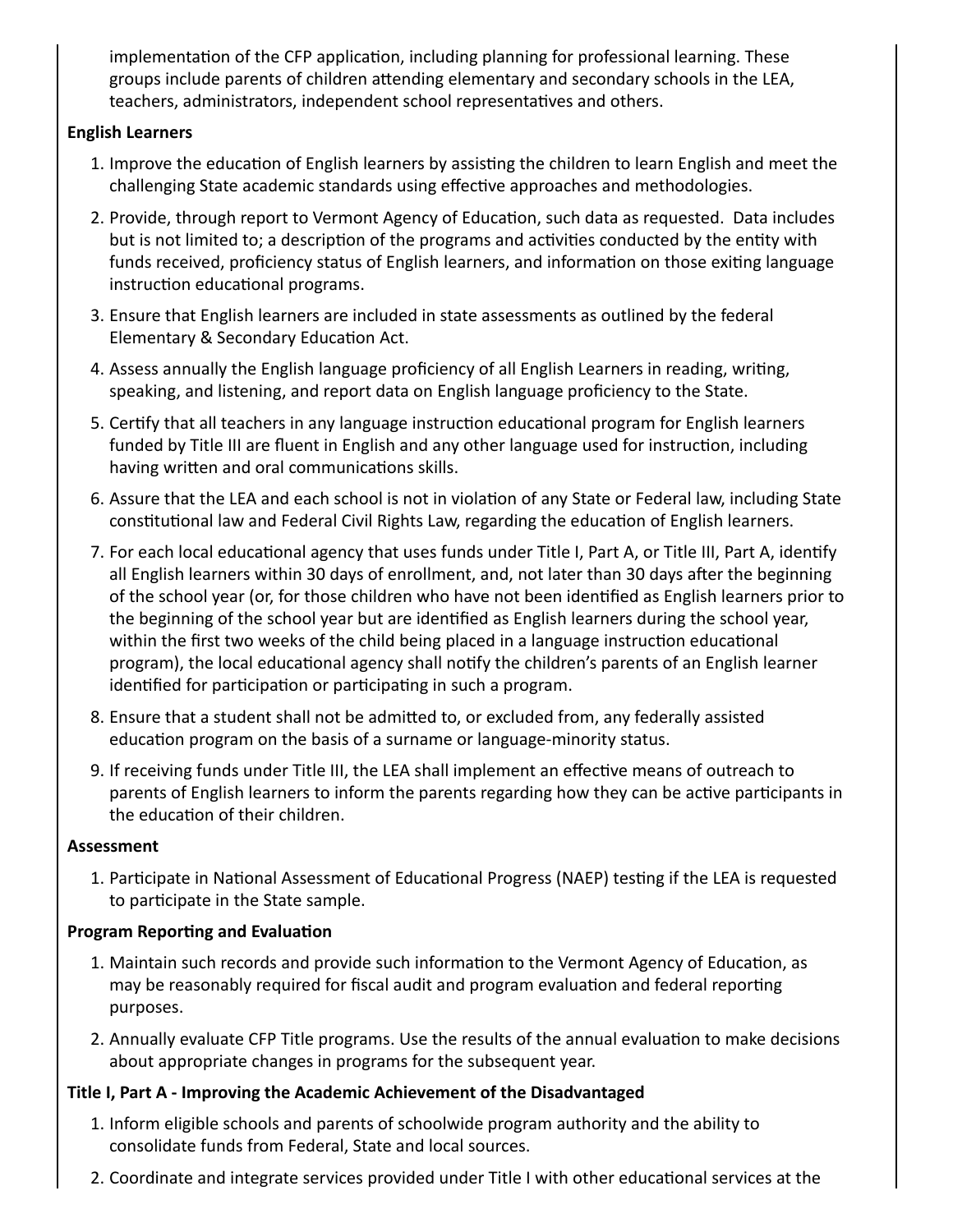local educational agency or individual school level, such as services for English learners, children with disabilities, migratory children, American Indian, Alaska Native, and Native Hawaiian children, and homeless children and youths, in order to increase program effectiveness, eliminate duplication, and reduce fragmentation of the instructional program.

- 3. Ensure that all teachers and paraprofessionals working in a program supported with Title I funds meet applicable State certification and licensure requirements, including any requirements for certification obtained through alternative routes to certification.
- 4. Comply at a minimum, when providing early childhood services, with the performance Standards of Head Start.
- 5. Assist each Title I school in the development or identification of examples of high quality, effective curricula consistent with the State Plan.
- 6. Assure that migratory children and former migratory children who are eligible to receive Title I, Part A services are selected to receive services on the same basis as other children are selected to receive Title I, Part A services.
- 7. Be able to describe how teachers and school leaders, in consultation with parents, administrators, paraprofessionals, and specialized instructional support personnel, in schools operating a targeted assistance school program, will identify the eligible children most in need of services under Title I.

# **School Support & Improvement**

- 1. If identified by the State for comprehensive support and improvement, the local educational agency shall, for each school idenfied by the State and in partnership with stakeholders (including principals and other school leaders, teachers, and parents), locally develop and implement a comprehensive support and improvement plan for the school to improve student outcomes.
- 2. If idenfied by the State as a school in which any subgroup of students is consistently underperforming, the local educational agency, in partnership with stakeholders (including principals and other school leaders, teachers and parents), shall develop and implement a school-level targeted support and improvement plan to improve student outcomes based on the indicators in the statewide accountability system for each student group that was the subject of notification.

## **Student Support and Academic Enrichment - Title IV, Part A**

- 1. Conduct a comprehensive needs assessment of the local educational agency or agencies proposed to be served under this subpart in order to examine needs for improvement of:
	- a. Access to, and opportunities for, a well-rounded education for all students;
	- b. School conditions for student learning in order to create a healthy and safe school environment; and
	- c. Access to personalized learning experiences supported by technology and professional development for the effective use of data and technology.
- 2. Obtain prior written, informed consent from the parent of each child who is under 18 years of age to participate in any mental-health assessment or service that is funded under Title IV, Part A and conducted in connection with an elementary school or secondary school under Title IV, Part A.
- 3. Not use funds under Title IV, Part A for medical services or drug treatment or rehabilitation, except for integrated student supports, specialized instructional support services, or referral to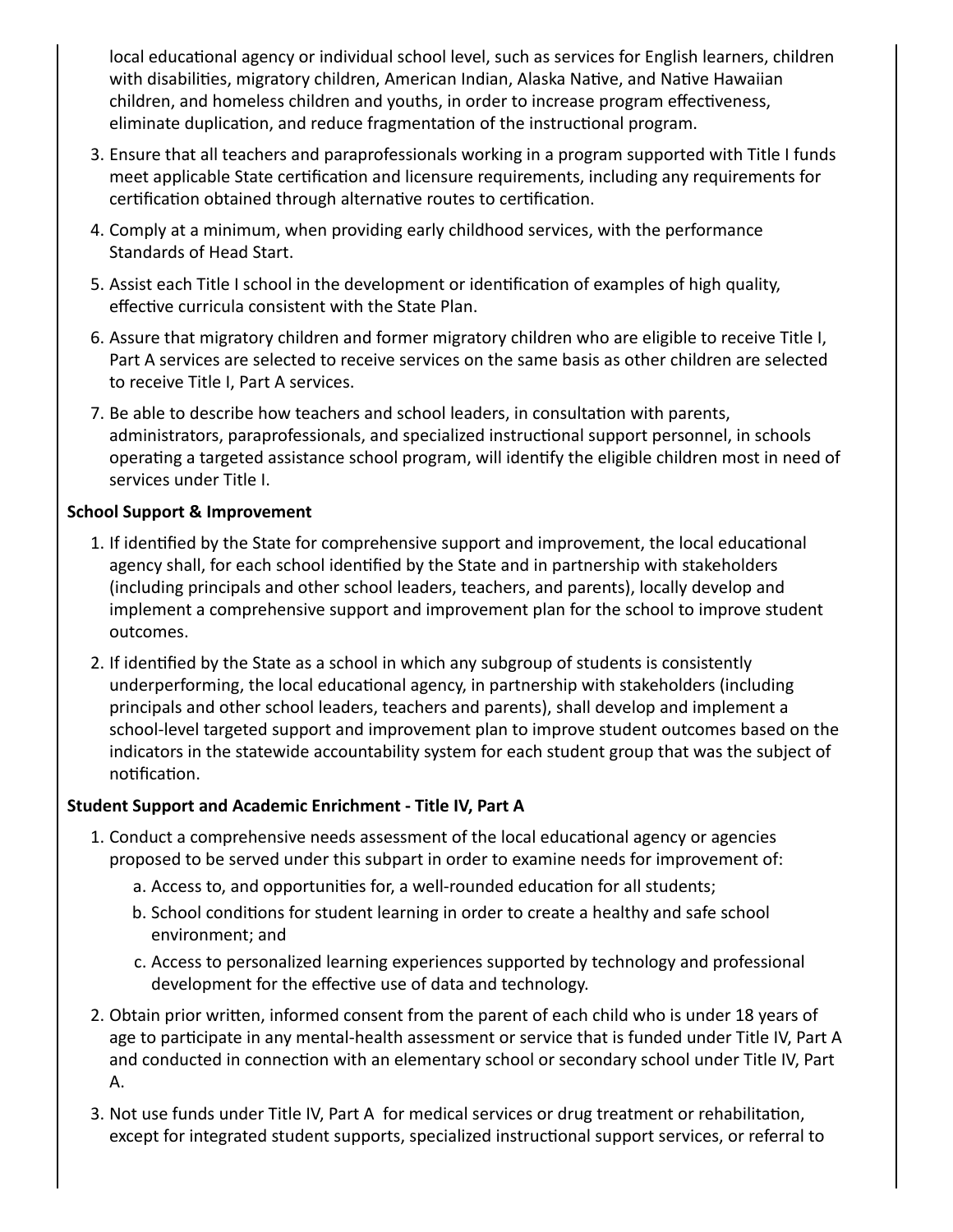treatment for impacted students, which may include students who are victims of, or witnesses to, crime or who illegally use drugs.

- 4. Engage in initial and continued consultation with parents, teachers, principals, other school leaders, specialized instructional support personnel, students, community- based organizations, local government representatives (which may include a local law enforcement agency, local juvenile court, local child welfare agency, or local public housing agency), Indian tribes or tribal organizations that may be located in the region served by the local educational agency (where applicable), and others with relevant and demonstrated expertise in programs and activities designed to meet the purpose of this subpart and to coordinate such implementation with other related strategies, programs, and activities being conducted in the community.
- 5. The LEA will prioritize the distribution of funds to schools served by the local educational agency, or consortium of such agencies, that:
	- a. Are among the schools with the greatest needs, as determined by such local educational agency, or consortium;
	- b. Have the highest percentages or numbers of children in poverty and population;
	- c. Are idenfied for comprehensive support and improvement;
	- d. Are implementing targeted support and improvement; or
	- e. Are idenfied as a persistently dangerous public elementary school or secondary school.
- 6. The LEA will use:
	- a. Not less than 20 percent of funds received under this subpart to support one or more of the well-rounded education activities;
	- b. Not less than 20 percent of funds received under this subpart to support one or more safe and healthy student activities; and
	- c. A portion of funds received under this subpart to support one or more activities related to the effective use of technology without spending more than 15 percent on technology infrastructure, including devices and software.
- 7. The LEA will annually report to the State how funds are being used under Title IV, Part A.

#### **Safe and Drug-Free Schools and Communies**

- 1. The LEA assures that it will continue to provide a drug-free workplace by:
	- a. Publishing a statement notifying employees that the unlawful manufacture, distribution, dispensing, possession, or use of a controlled substance is prohibited in the grantee's workplace and specifying the actions that will be taken against employees for violations of such prohibition;
	- b. Establishing an on-going drug-free awareness program to inform employees about:
		- i. The dangers of drug abuse in the workplace,
		- ii. The grantee's policy of maintaining a drug-free workplace,
		- iii. Any available drug counseling, rehabilitation, and employee assistance programs, and
		- iv. The penalties that may be imposed upon employees for drug abuse violations occurring in the workplace;
	- c. Making it a requirement that each employee to be engaged in the performance of the grant be given a copy of the statement;
	- d. Including in the statement required in (a) above that, as a condition of employment under the grant, the employee will abide by the terms of the statement, and notify the employer in writing of his or her conviction for a violation of a criminal drug statute occurring in the work-place no later than five calendar days after such conviction;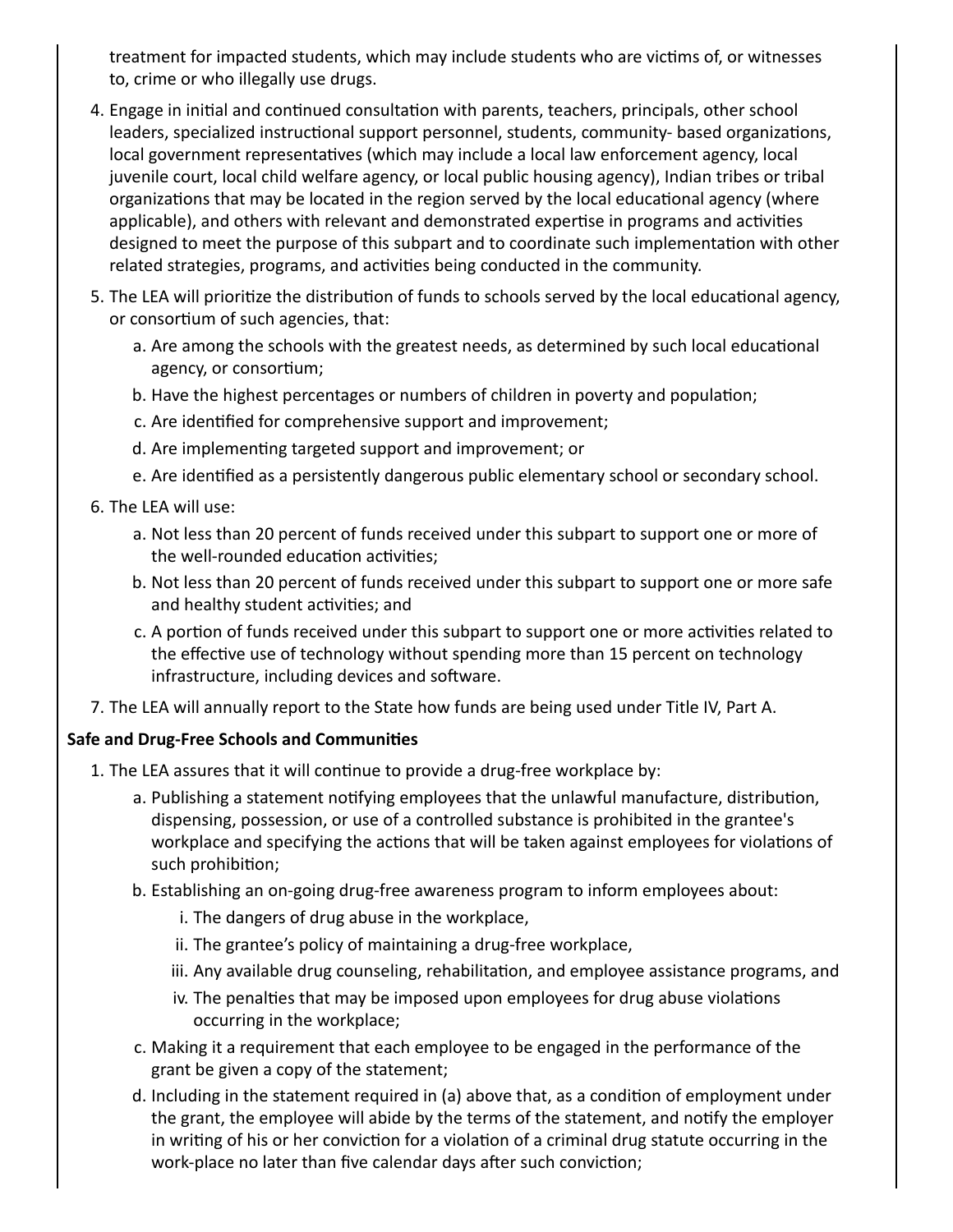- e. Notifying the agency, in writing, within ten calendar days after receiving notice from an employee or otherwise receiving actual notice of such conviction. Employers of convicted employees must provide notice, including position title, to: Director, Grants and Contracts Service, U.S. Department of Education, 400 Maryland Avenue, SW (Room 3124, GSA Regional Office Building No. 3), Washington, DC 20202-4571. Notice shall include the identification number(s) of each affected grant;
- f. Taking one of the following actions, within 30 calendar days of receiving notice with respect to any employee who is so convicted:
	- i. Taking appropriate personnel action against such an employee, up to and including termination, consistent with the requirements of the Rehabilitation Act of 1973, as amended, or
	- ii. Requiring such employee to participate satisfactorily in a drug abuse assistance or rehabilitation program approved for such purposes by a Federal, State, or local health, law enforcement, or other appropriate agency, and
	- iii. Making a good faith effort to continue to maintain a drug-free workplace through implementation of the above.
- 2. Assure that each school within the LEA will adopt and implement policies regarding any student/staff that brings a weapon to school, which complies with Vermont and Federal law. [ESEA, §8561(d) and VT Title 16, §1166]

## **Fiscal**

- 1. Use funds only to supplement, not supplant the level of funds from non-federal sources. The use of federal funds will not result in a decrease in state or local funds for a particular activity, which, in the absence of federal funds, would have been available to conduct an activity supported by the programs authorized in the CFP application. Ensure that each Title's specific rule is being met.
- 2. As required by Section 1352, Title 31 of the U.S. Code, and implemented at 34 CFR Part 82, for persons entering into a grant or cooperative agreement over \$100,000, as defined at 34 Part 82, Sections 82.105 and 82.110, the applicant certifies that:
	- a. No Federal appropriated funds have been paid or will be paid, by or on behalf of the undersigned, to any person for influencing or attempting to influence an officer or employee of any agency, a Member of Congress, an officer or employee of Congress, or an employee of a Member of Congress in connection with the making of any Federal grant, the entering into of any cooperative agreement, and the extension, continuation, renewal, amendment, or modification of any Federal grant or cooperative agreement;
	- b. If any funds other than Federal appropriated funds have been paid or will be paid to any person for influencing or attempting to influence an officer or employee of any agency, a member of Congress, an officer or employee of Congress, or an employee of a Member of Congress in connection with the Federal grant or cooperative agreement, the undersigned shall complete and submit Standard Form - LLL, "Disclosure Form to Report Lobbying," in accordance with its instructions;
	- c. The undersigned shall require that the language of this certification be included in the award documents for all sub awards at all tiers (including subgrants, contracts under grants and cooperative agreements, and subcontracts).
- 3. As required by Executive Order 12549, Debarment and Suspension, and implemented at 34 CFR Part 85, for prospective participants in primary covered transactions, as defined at CFR Part 85, Sections 85.105 and 85, certify that applicant and its principals:
	- a. Are not presently debarred, suspended, proposed for debarment, declared ineligible, or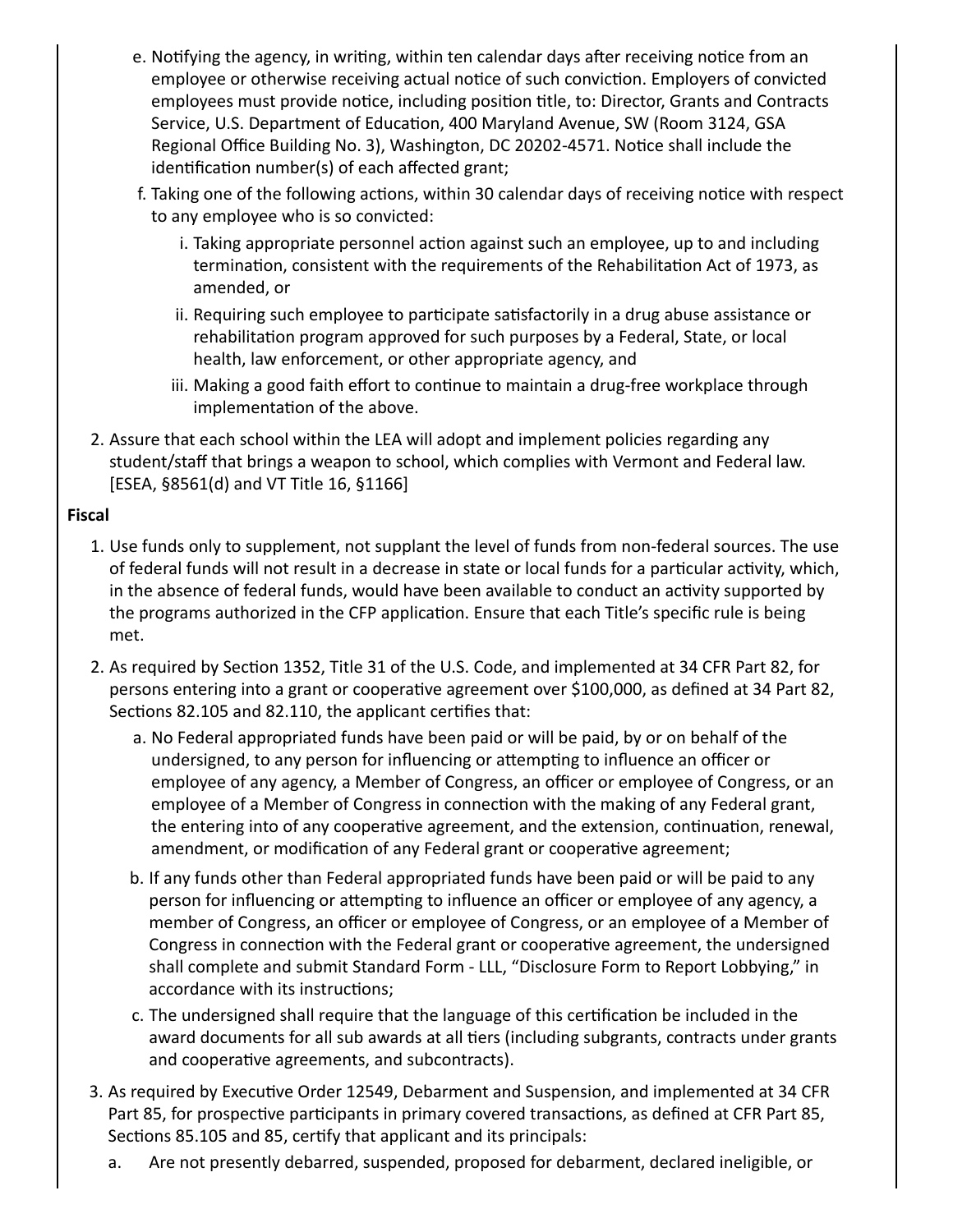voluntarily excluded from covered transactions by any Federal department or agency;

- b. Have not within a three-year period preceding this application been convicted of or had a civil judgment rendered against them for commission of fraud or a criminal offense in connection with obtaining, attempting to obtain, or performing a public (Federal, State, or local) transaction or contract under a public transaction; violation of Federal or State antitrust statutes or commission of embezzlement, theft, forgery, bribery, falsification or destruction of records, making false statements, or receiving stolen property;
- c. Are not presently indicted for or other-wise criminally or civilly charged by a governmental entity (Federal, State, or local) with commission of any of the offenses enumerated in paragraph (A) b) of this certification; and
- d. Have not within a three-year period preceding this application had one or more public transactions (Federal, State, or local) terminated for cause or default.

Where the applicant is unable to certify to any of the statements in this certification, he or she shall attach an explanation to this application.

#### **General**

- 1. Take into account evidence-based research, model programs & findings.
- 2. Collaborate with the State or local child welfare agency to:
	- a. Designate a point of contact if the corresponding child welfare agency nofies the local educational agency, in writing, that the agency has designated an employee to serve as a point of contact for the local educational agency; and
	- b. By not later than 1 year after the date of enactment of the Every Student Succeeds Act, develop and implement clear written procedures governing how transportation to maintain children in foster care in their school of origin when in their best interest will be provided, arranged, and funded for the duration of the time in foster care.
- 3. Not discriminate against and deny equal access or a fair opportunity for meeting space to any group officially affiliated with the Boys Scouts of America, or any other youth group listed in Title 36, that wishes to conduct a meeting within a designated open forum or limited public forum.
- 4. Support, coordinate, and integrate services provided under this part with early childhood education programs at the local educational agency or individual school level, including plans for the transition of participants in such programs to local elementary school programs.
- 5. If engaging in a consortium under Title III or Title IVA, utilize an LEA-LEA agreement as outlined by Vermont Act 267.
- 6. Provide, upon request from military recruiters or an institution of higher education, access to secondary school students' names, addresses, and telephone numbers. Parents may request in writing that their child's name not be on the list.
- 7. Describe how the local educational agency will implement strategies to facilitate effective transitions for students from middle grades to high school and from high school to postsecondary education including, if applicable, through coordination with institutions of higher education, employers, and other local partners; and through increased student access to early college high school or dual or concurrent enrollment opportunities, or career counseling to identify student interests and skills.
- 8. Take into consideration how to support programs that coordinate and integrate academic and career and technical education content and work-based learning opportunities.
- 9. Describe how the local educational agency will support efforts to reduce the overuse of discipline practices that remove students from the classroom, which may include identifying and